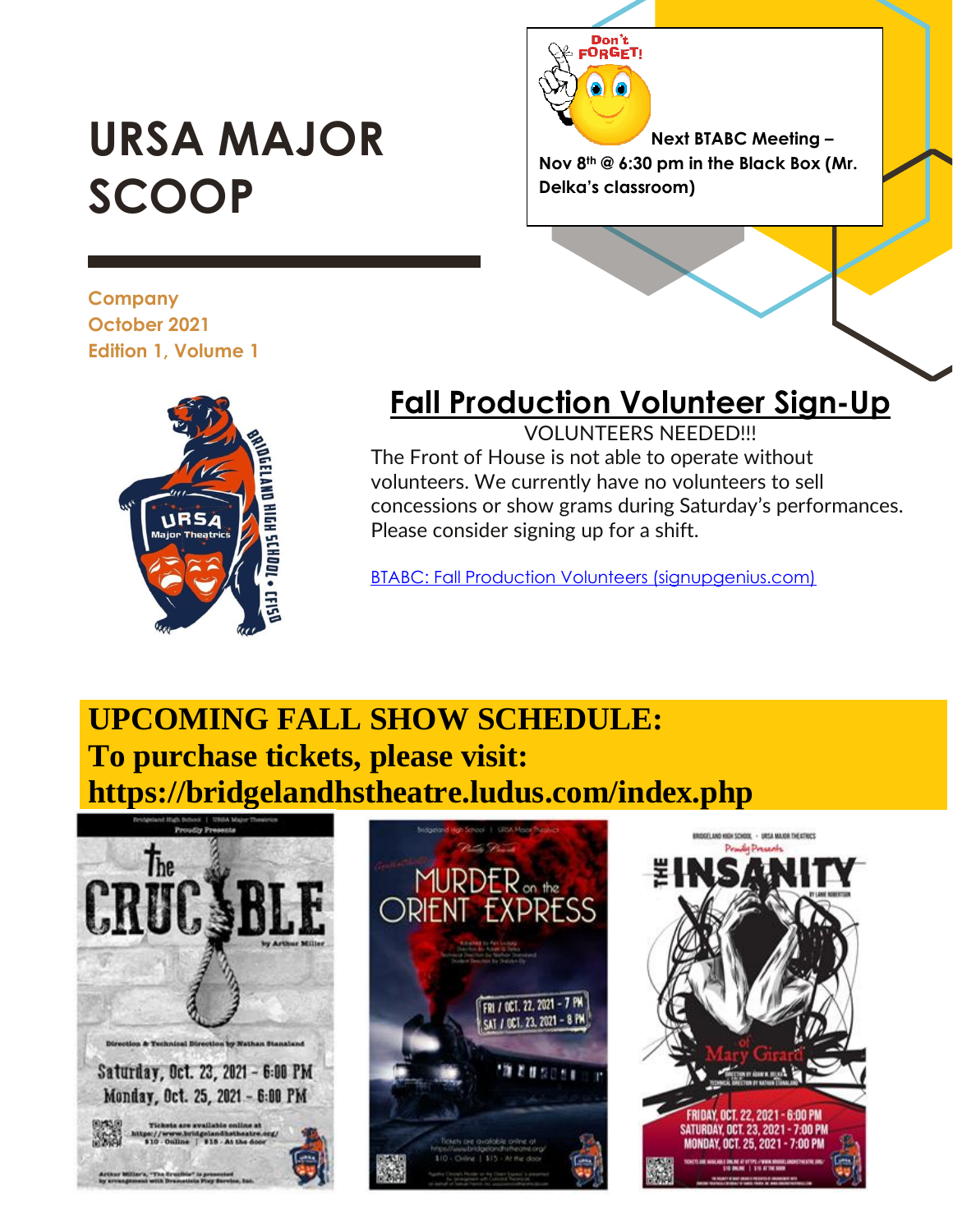#### *WHAT'S NEW IN URSA MAJOR THEATRICS?*





Leave an encouraging message (and an optional treat) for a cast and/or crew member, which they will received after the show. Different, than last year, Online Show Grams are now available for purchase through our website, including the actual payment. ORDER AT THIS LINK[https://www.bridgelandhstheatre.org/showgrams](https://www.bridgelandhstheatre.org/showgrams?fbclid=IwAR2CNLe18__BRns5gYafpwhJOvMiVXXqVZrdAWPNHhAdYDTfnml08fIKJWM)

# **ORDER YOUR URSA MAJOR MERCHANDISE!**